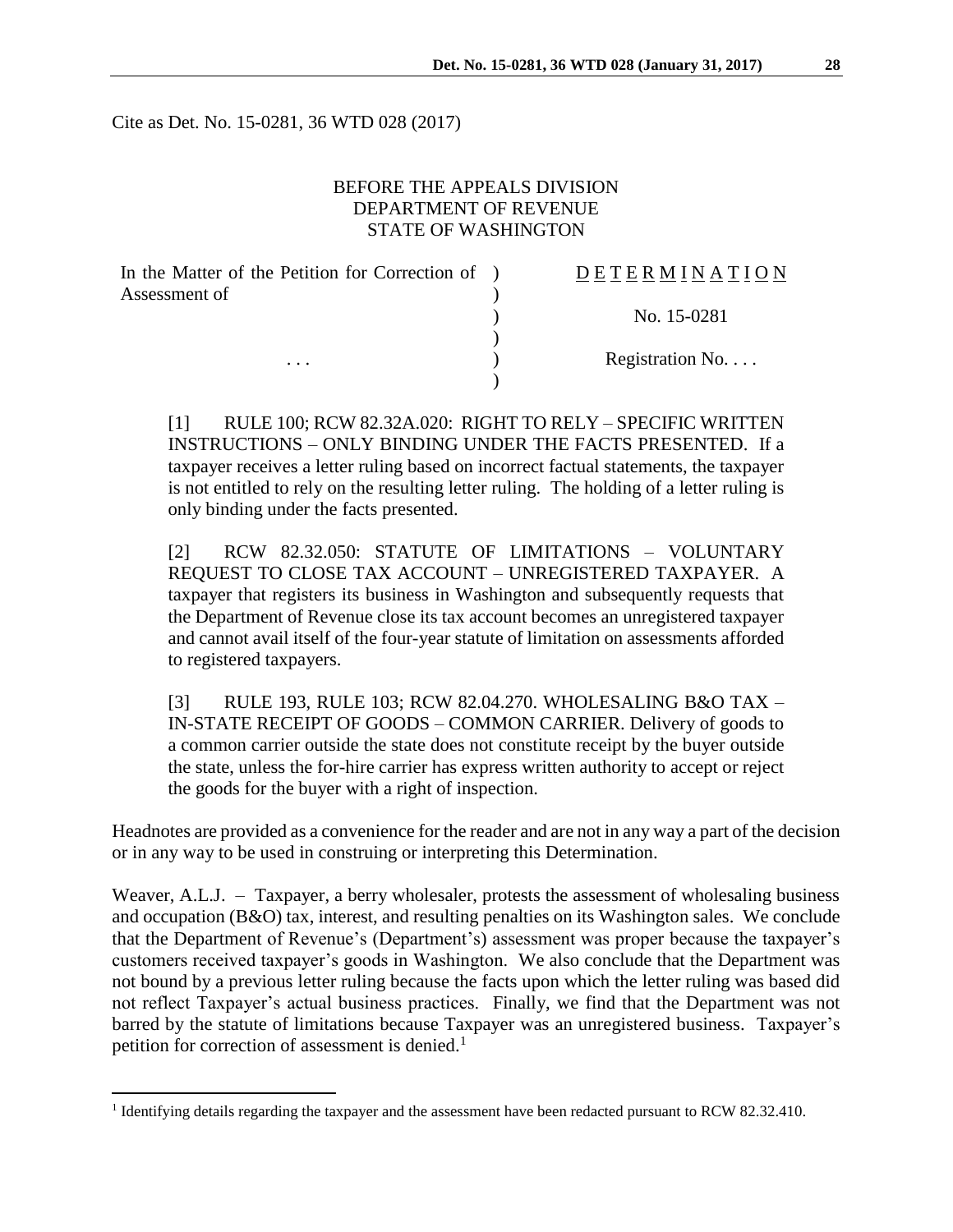#### **ISSUES**

- 1. Whether, under RCW 82.32A.020, Taxpayer can rely on a letter ruling when the letter ruling is based on facts that do not reflect Taxpayer's actual business practices.
- 2. Whether, under RCW 82.32.050, the Department is barred from assessing taxes against a Taxpayer more than four years after the close of the tax year when the Taxpayer initially registered with the Department but immediately withdrew its registration.
- 3. Whether Taxpayer's goods were received by its customers in Washington for purposes of taxation under WAC 458-20-193.

### FINDINGS OF FACT

[Taxpayer] is a wholesaler of fruit products. Taxpayer contracts with fruit growers throughout the country to grow fruit on its behalf, which is then sold to distributors and retailers for resale. Taxpayer has two employees who reside in Washington. These employees manage Taxpayer's relationships with fruit growers on the West Coast. Taxpayer also has nonresident employees who travel into Washington to meet with customers. Taxpayer typically delivers its products to Washington from out-of-state by third-party, for-hire freight carriers, but Taxpayer will also ship goods under its label directly from its Washington suppliers to its Washington customers.

Taxpayer registered with the Department, in 2007. However, on June 12, 2008, Taxpayer requested the Department close its tax reporting account with the State of Washington. This request was granted.

On June 27, 2008, Taxpayer's representative submitted a request for a letter ruling regarding Taxpayer's registration and tax reporting requirements in Washington State. That request for a letter ruling read, in relevant part, as follows:

. . . [Taxpayer] was contacted by the Department of Revenue after registering with Washington's Department of Employment Security. When registering with Employment Security, [Taxpayer]'s payroll department inadvertently indicated a newly hired Washington employee would be engaging in "sales". That was incorrect as the employee is actually involved on the purchasing side of [Taxpayer]'s business . . .

. . . [Taxpayer] recently hired an employee who resides in Washington. This employee oversees [berry] growing regions on the west coast of the United States. The employee interacts with growers on the west coast, who are [Taxpayer]'s vendors. The employee has no communication or contact with [Taxpayer]'s customers whatsoever.

[Taxpayer]'s marketing arm is located at their headquarters in [out-of-state], where sales activity is conducted via telephone and Internet. **[Taxpayer] does not have resident or nonresident employees that contact customers (or prospective customers) in Washington, nor do they engage independent contractors to solicit in Washington. If berries are purchased from a Washington grower, they must be processed at a**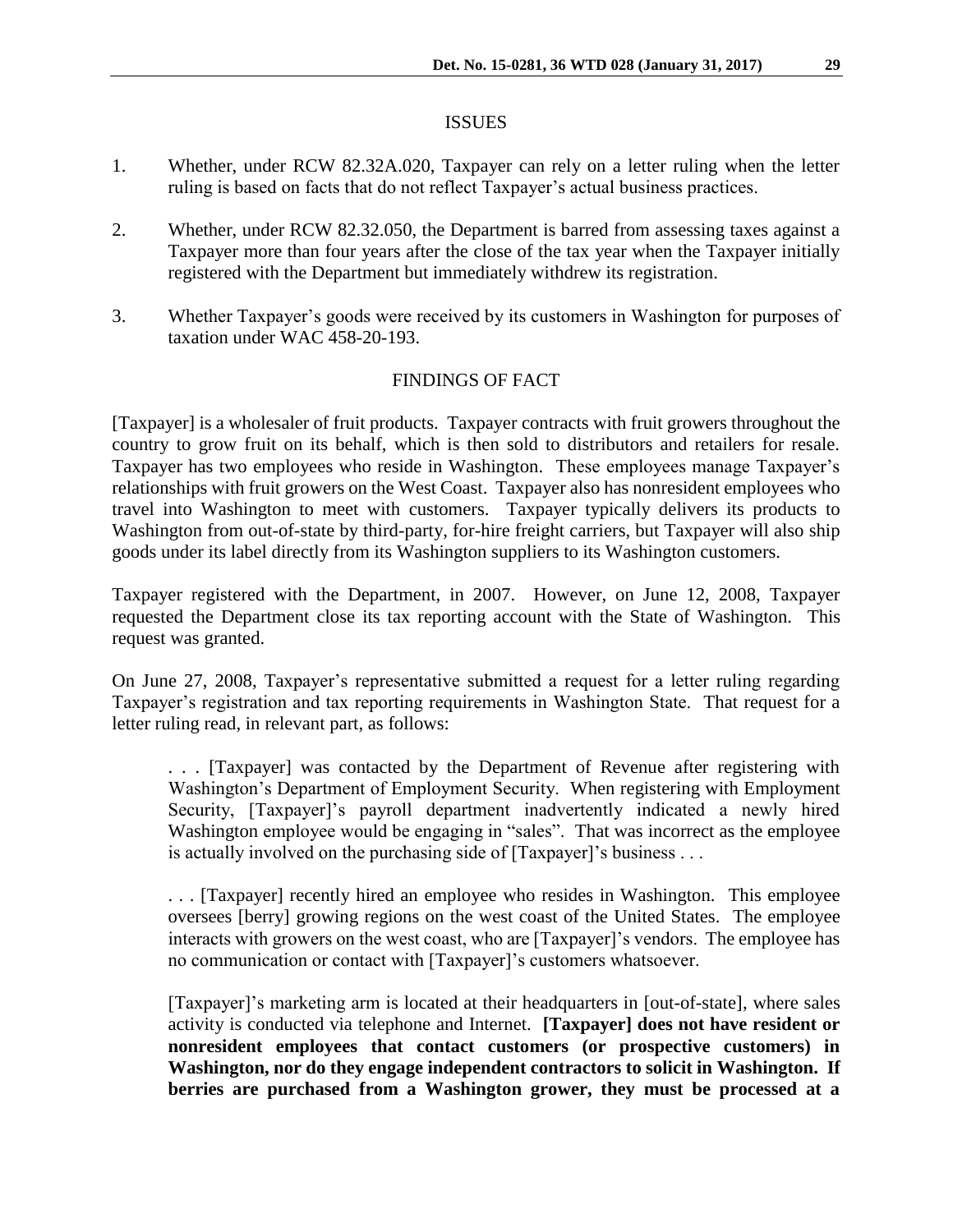**distribution center, also located in [out-of-state], prior to sale to the customer. [Taxpayer]'s customers are responsible for picking up their orders at a point outside of Washington . . . .**

Taxpayer's Request for Letter Ruling, dated June 27, 2008 (emphasis added).

On July 23, 2008, the Department issued a letter ruling to Taxpayer. That letter ruling read, in relevant part, as follows:

## **Facts**

. . . [Taxpayer] was contacted by the Department of Revenue after registering with Employment Security. When registering with Employment Security, [Taxpayer]'s payroll department inadvertently indicated a newly hired Washington employee would be engaging in "sales". That was incorrect, as the employee is actually involved in the purchasing side of [Taxpayer]'s business.

. . . [Taxpayer] recently hired an employee who resides in Washington. This employee oversees [berry] growing regions on the west coast who are [Taxpayer] vendors. The employee has no communication or contact with [Taxpayer's] customers whatsoever.

[Taxpayer]'s marketing arm is located at their headquarters in [out-of-state], where sales activity is conducted via telephone and Internet. **[Taxpayer] does not have resident or nonresident employees that contact customers or prospective customers in Washington, nor do they engage independent contractors to solicit in Washington. If berries are purchased from a Washington vendor, they are processed at a distribution center, prior to sale to the customer. [Taxpayer]'s customers are responsible for picking up their orders at a point outside of Washington.**

### **Ruling**

Based on the information provided, [Taxpayer] does not have a Washington excise tax responsibility and does not need to have an open tax registration with the Department of Revenue.

Washington does not assert its business and occupation (B&O) or retail sales tax on the sale of goods originating outside the state unless: 1) the goods are received by the purchaser in this state and 2) the out-of-state seller has established *nexus* in Washington. Both the criteria must be met for the seller to be subject to Washington taxation. (See Washington Administrative Code (WAC) 458-20-193(7).)

Although you have an employee in the state, that employee oversees growing operations for . . . berries that [Taxpayer] will purchase and transport outside of Washington. Such purchases are not taxable transactions for [Taxpayer]. **You note the . . . berries purchased from Washington vendors are processed out-of-state and must be picked up by customers at points outside of Washington. Thus, there are not taxable transactions for state excise tax purposes.**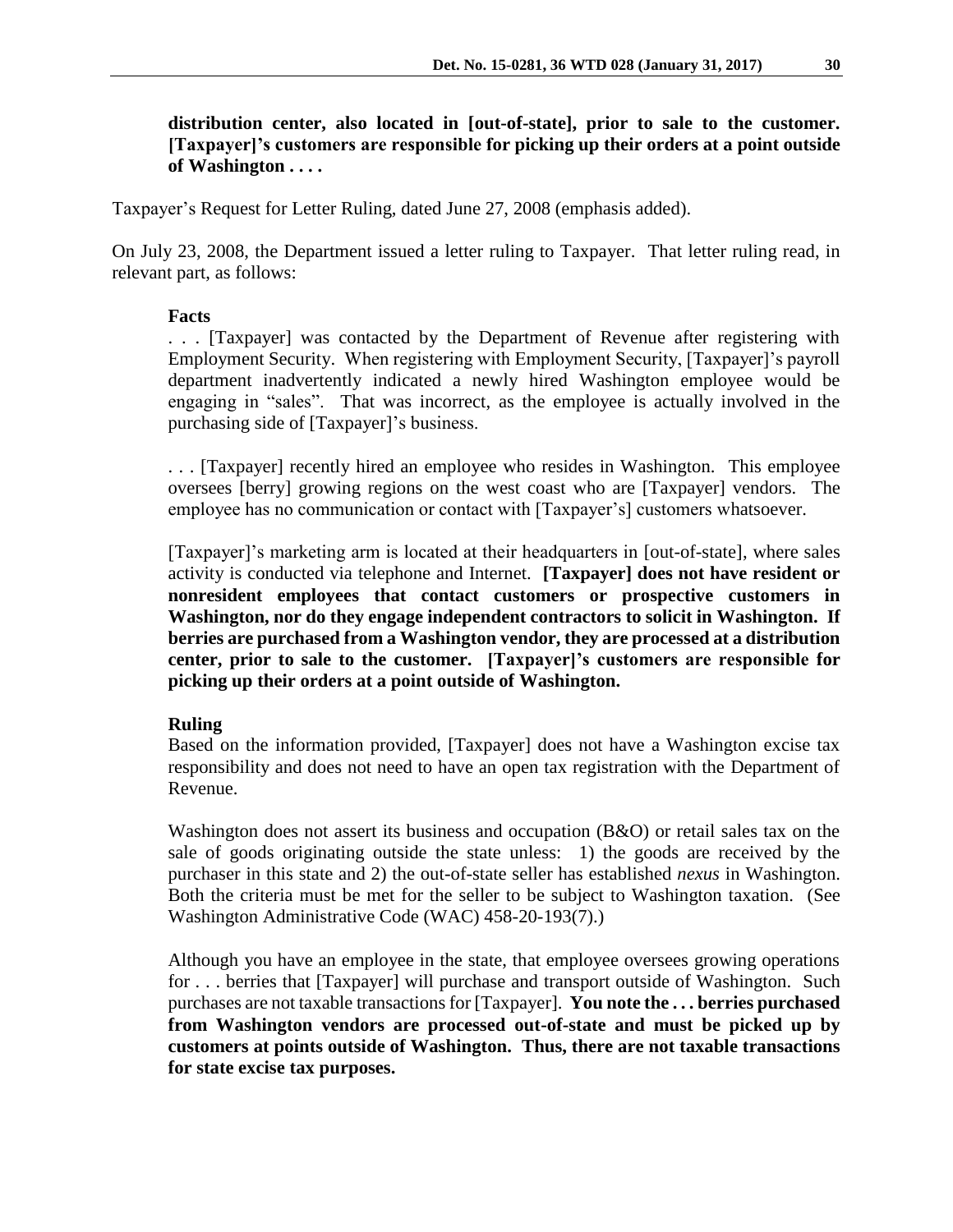**This ruling is binding** on [Taxpayer] and the Department of Revenue **under the facts presented.** It will remain binding until: the facts change; the law (either by statute or court decision) changes; the applicable rule(s) change; the Department of Revenue publicly announces a change in the policy upon which this ruling is based; or [Taxpayer] is notified in writing that this ruling is not valid.

Letter Ruling, dated July 23, 2008 (emphasis added).

On June 26, 2013, the Department's Compliance Division (Compliance) contacted Taxpayer by letter and requested that a Washington Business Activities Questionnaire (WBAQ) be completed and returned by July 26, 2013. Taxpayer completed the WBAQ and Compliance received it on July 29, 2013.

On August 14, 2013, Compliance mailed a letter to Taxpayer requesting documentation to verify the facts upon which the 2008 Letter Ruling was based, including: Copies of sales contracts with at least three Washington customers; a three month sampling of all bills of lading for sales into Washington; a copy of the contract with the Washington facility that ships [Taxpayer's] products; a list of all 1099s paid to Washington individuals or entities since January 1, 2006; and a list of all visits to Washington by nonresident employees of Taxpayer's since January 1, 2006.

In a letter, dated October 31, 2013, Taxpayer's senior tax manager responded, in pertinent part, as follows:

**Request 5:** A list of all visits to Washington by nonresident [Taxpayer] employees since January 1, 2006.

**Response:** [Taxpayer] does not maintain information relating to visits to Washington. In an effort to reply to your request, I have spoken with the two . . . employees most likely to travel to Washington on customer related business to provide me information about Washington visits. **One of the employees has traveled to Washington on customer**  related business. The employee indicates that, out of approximately twenty customers who have Washington sales outlets, **he has** only **visited** the . . . [Vendor #1] buying offices in **each of the referenced years.** He further indicates that there was likely at least one visit to . . . [Vendor #2] between 2007 and 2010.

Taxpayer's Response letter dated October 31, 2013 (emphasis added).

As a result of its inquiries, Compliance made the following factual findings, which were listed in a letter to Taxpayer, dated January 27, 2014:

- [Taxpayer] is a [out-of-state] company that is engaged in the business of selling berries throughout the world.
- [Taxpayer] [as of January 27, 2014] has two Washington resident employees. Wages were first reported to the Washington State Employment Security Department in Quarter 3, 2007. The employees oversee . . . berry growing operations and interact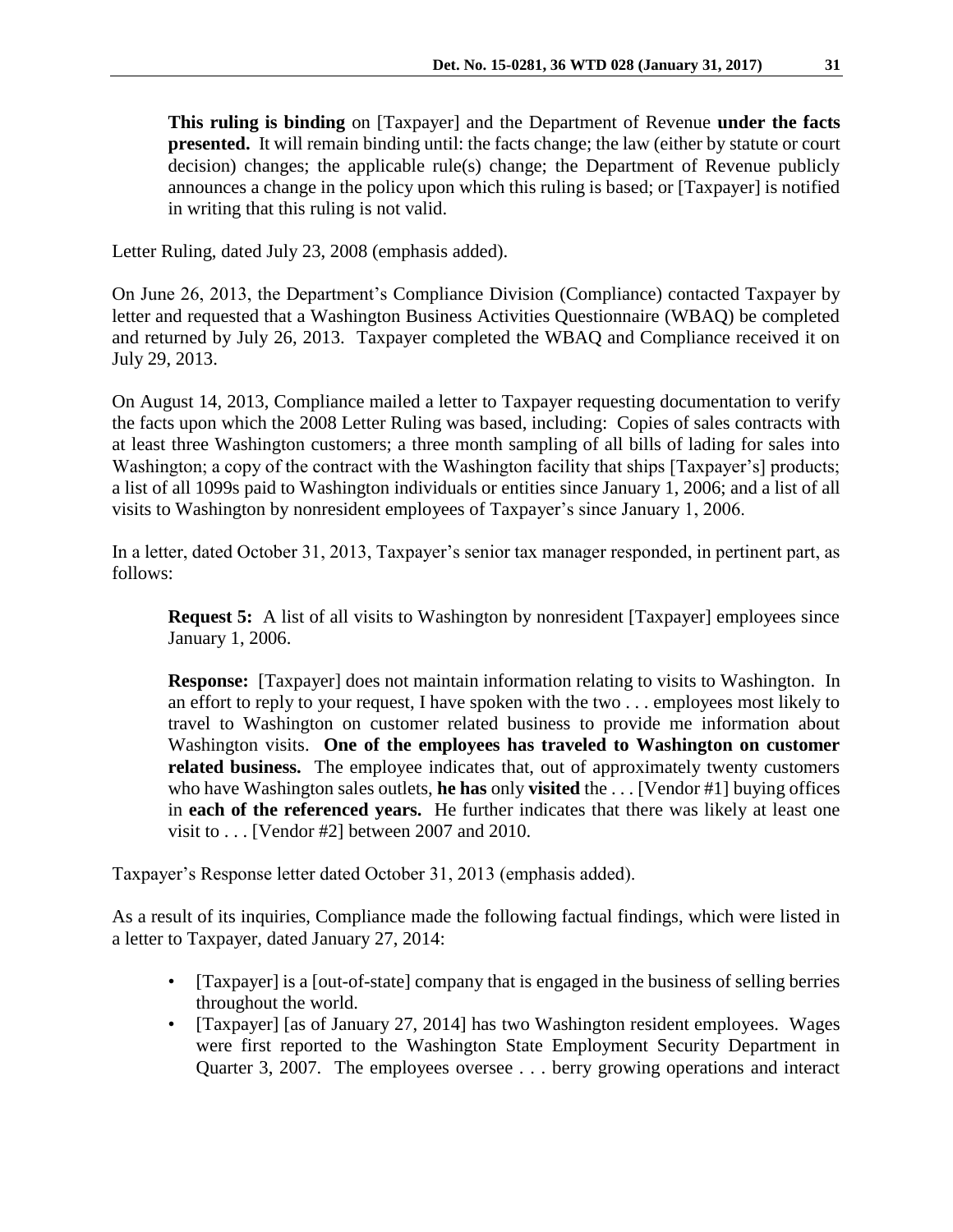with [Taxpayer's] vendors on the West Coast. These employees have no interaction with [Taxpayer's] customers.

- [Taxpayer's] marketing arm is located in [out-of-state]; **however a nonresident [employee] has travelled into Washington to meet with customers on a recurring basis since at least 2006.**
- **Nonresident . . . employees have also travelled into Washington State to attend events and present at conferences.**
- **Some of the goods [Taxpayer] sells are processed at its vendors' locations in Washington State**.
- **[Taxpayer] ships products, sold in its own name, directly from the location of one of its vendors in Washington State to customers' locations in Washington State**. Some customers take receipt of the goods, in their own trucks, at the vendor's location in Washington State. **These transactions do not leave the State of Washington and therefore; could not be characterized as anything other than a Washington sale.**
- **[Taxpayer] ships products to customers' locations in Washington State by thirdparty for-hire trucking companies. Its customers do not take receipt of the goods until they have arrived at the customers' Washington State locations.**
- [Taxpayer] paid 1099s to a Washington Resident marketing and strategy consultant from 2007 through 2010.

Letter dated January 27, 2014 (emphasis added).

Based on these stated facts, Compliance found that Taxpayer had taxable nexus in Washington. Compliance also found that the Department's 2008 Letter Ruling was not binding on the Department because the facts provided by Taxpayer in its letter ruling were significantly different than Taxpayer's actual activities in Washington. *See id*.

On July 25, 2014, Compliance issued Assessment No. . . . , for the period January 1, 2009, through October 31, 2013, which totaled \$ . . . . That assessment included \$ . . . in wholesaling B&O tax, \$ . . . in litter tax, a \$ . . . delinquency penalty, \$ . . . in interest, and a 5% assessment penalty of \$ .... On July 25, 2014, Compliance also issued Assessment No..., for the period January 1, 2007. through December 31, 2008, which totaled \$ . . . . That assessment included \$ . . . in wholesaling B&O tax,  $\$ \dots$  in litter tax, a  $\$ \dots$  delinguency penalty,  $\$ \dots$  in interest, and a 5% assessment penalty of \$ . . . .

Taxpayer appealed these assessments.

Taxpayer states that it ships its fruit to Washington customers F.O.B. from [out-of-state]. Taxpayer states that the carriers accept those berries on behalf of Taxpayer's customers, that the carriers have the right and duty to inspect the berries received, and that the carriers have the responsibility to reject berries on behalf of the customers prior to shipment if the berries are defective. Taxpayer cites language in the bills of lading where carriers attest to receipt of "the perishable property described below, in good order and condition." Taxpayer states that title to berries transfers from Taxpayer to its customers [out-of-state].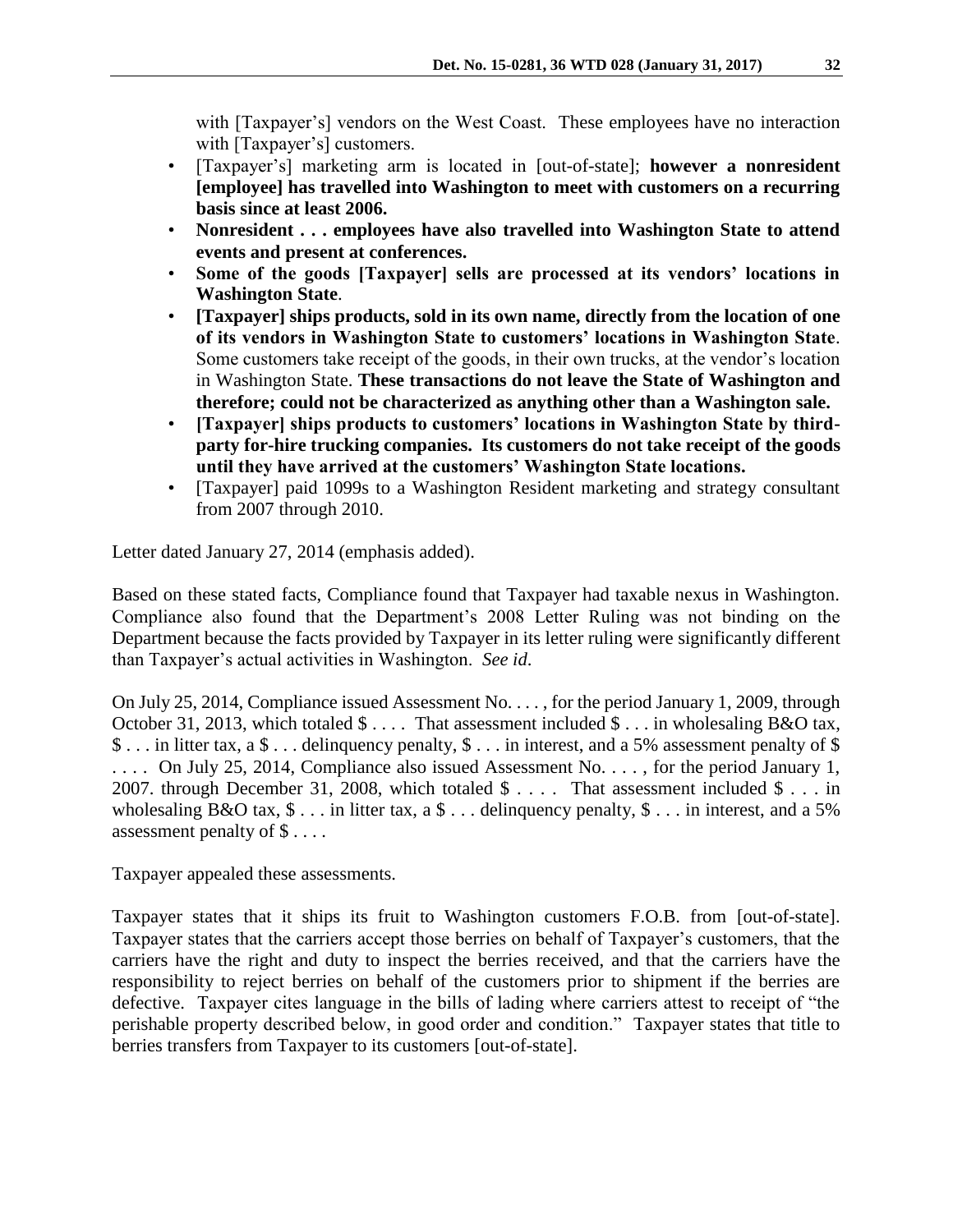On appeal, we find that Taxpayer had at least two resident employees in Washington as early as 2007. We find that Taxpayer had at least one non-resident employee who was traveling into Washington to meet with customers every year from 2006 to 2012. We find this fact to be in direct conflict with the version of facts presented by Taxpayer in its request for a letter ruling. We also find that Taxpayer was delivering goods from a Washington vendor's location directly to Washington customers. We find this fact to be in direct conflict with the version of facts presented by Taxpayer in its request for a letter ruling. We find that Taxpayer ships products to its customers' locations in Washington State by third-party, for-hire trucking companies. We find this fact to be in direct conflict with the version of facts presented by Taxpayer in its request for a letter ruling because, in that letter ruling request, Taxpayer stated that its customers were responsible for picking up their orders at a location outside of Washington. As a final matter, we find all of Compliance's factual findings, in its January 27, 2014 letter quoted above, to be factually correct and we adopt them into this determination by reference.

## ANALYSIS

## I. Taxpayer Does Not Have the Right to Rely on the Prior Letter Ruling.

RCW 82.32A.020(2) invests the taxpayers of Washington with the right to "rely on specific, official written advice to that taxpayer." RCW 82.32A.020(2); *see also* Det. No. 14-0292, 34 WTD 114 (2015). The written advice at issue in this case is a letter ruling issued in accordance with WAC 458-20-100 (Rule 100). Rule 100 is the administrative rule addressing letter rulings. It provides the following:

The tax ruling *must state all pertinent facts* upon which the opinion is based and, if the taxpayer's name has been disclosed, is binding upon both the taxpayer and the department *under the facts stated*. It will remain binding until . . . the taxpayer is notified in writing that the ruling is no longer valid. Any change in the ruling will have prospective application only.

Rule 100(2)(b) (emphasis added).

In this matter, the Department issued its July 23, 2008 letter ruling based on at least three facts that were contrary to Taxpayer's actual business practices. First, the July 23, 2008 letter ruling was premised on the stated fact that Taxpayer had no "resident or nonresident employees that contact customers or prospective customers in Washington." In its later correspondence with the Department, dated October 31, 2013, Taxpayer's senior tax manager states that Taxpayer had at least one employee contacting customers in Washington in every year since 2006.

Second, the July 23, 2008 letter ruling was also premised on the stated fact that when Taxpayer purchased berries from a Washington vendor, those berries were shipped out of Washington before being sold to Washington customers. After a fuller inquiry, Compliance discovered that Taxpayer was shipping berries directly from Washington vendors to Washington customers.

Third, the July 23, 2008 letter ruling was premised on the stated fact that "Taxpayer's customers are responsible for picking up their orders at a point outside of Washington." Upon investigation,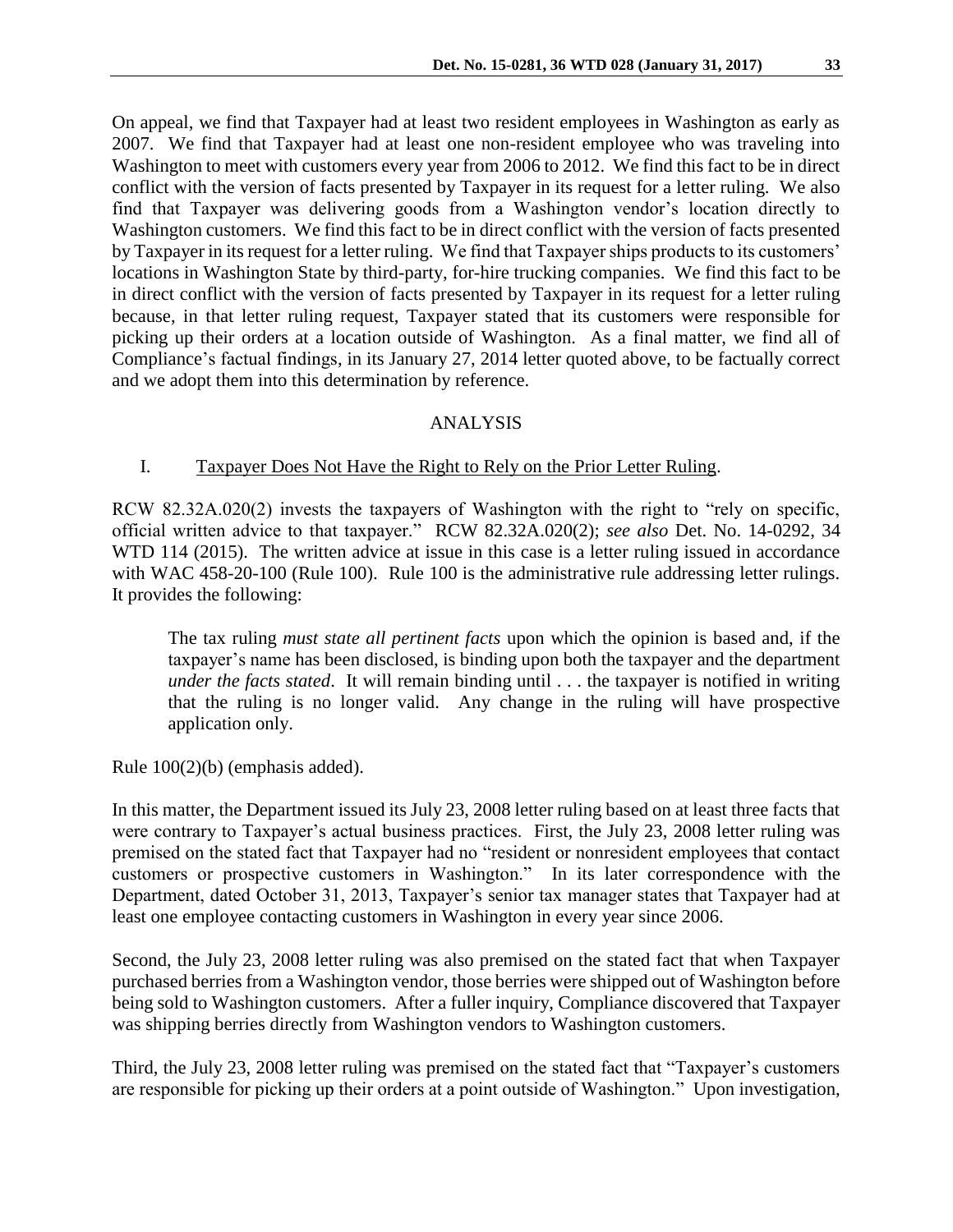it is undisputed that Taxpayer ships its product to Washington customers on third-party, for-hire trucking companies. Taxpayer's contention, in its request for a letter ruling, that its customers are responsible for picking up their orders at a point outside of Washington is false.

Given the three incorrect factual statements upon which the Department's letter ruling was based, Taxpayer is not entitled to rely upon the ruling. *See* 34 WTD 114 (holding that when the facts provided in a letter ruling request do not actually reflect the Taxpayer's business activities, the Taxpayer is not entitled to rely on the resulting letter ruling). Indeed, by the ruling's own explicit terms, it is only binding "under the facts presented." Because the facts in the letter ruling did not accurately describe Taxpayer's actual business activities, Taxpayer cannot rely on its holding to dispute the assessment at issue on appeal.

# II. Taxpayer Cannot Avail Itself of the Statute of Limitations.

RCW 82.32.050 imposes a statute of limitations on assessments by the Department. RCW 82.32.050(4) provides:

**No assessment** or correction of an assessment for additional taxes, penalties, or interest due **may be made by the department more than four years after the close of the tax year, except (a) against a taxpayer who has not registered as required by this chapter**, [or] (b) upon a showing of fraud or of misrepresentation of a material fact by the taxpayer . . . .

RCW 82.32.050(4) (emphasis added), *see also* WAC 458-20-230(2).

RCW 82.32.030 requires that if any person engages in business or performs any act upon which a tax is imposed under Title 82 RCW, that person must apply for and obtain a registration certificate from the Department. *See* RCW 82.32.030(1).

In this case, Taxpayer registered to do business in Washington in 2007. However, on June 12, 2008, of its own volition, Taxpayer closed its tax reporting account. Despite the fact that Taxpayer was an unregistered Taxpayer, it contends that the Department is in violation of RCW 82.32.050 and cannot assess taxes against it for the years 2007 through 2009. Taxpayer's arguments are that it was, at one point, a registered taxpayer; and it had a right to rely on the Department's July 23, 2008 letter ruling for its decision to remain an unregistered taxpayer.

Taxpayer, in this case, was engaging in business in the state of Washington and was therefore, required to obtain a registration certificate. Despite doing business in Washington, Taxpayer decided that it did not need to be registered in Washington and voluntarily requested that its tax reporting account be closed. Taxpayer now seeks the benefit of being a "registered Taxpayer" despite paying no taxes in Washington and after it specifically requested the Department close its tax reporting account. Det. No. 87-66, 2 WTD 325 (1987), in addressing a situation where an unregistered taxpayer registered its business during the audit, and then claimed the benefit of the statute of limitations, because it was registered, held that: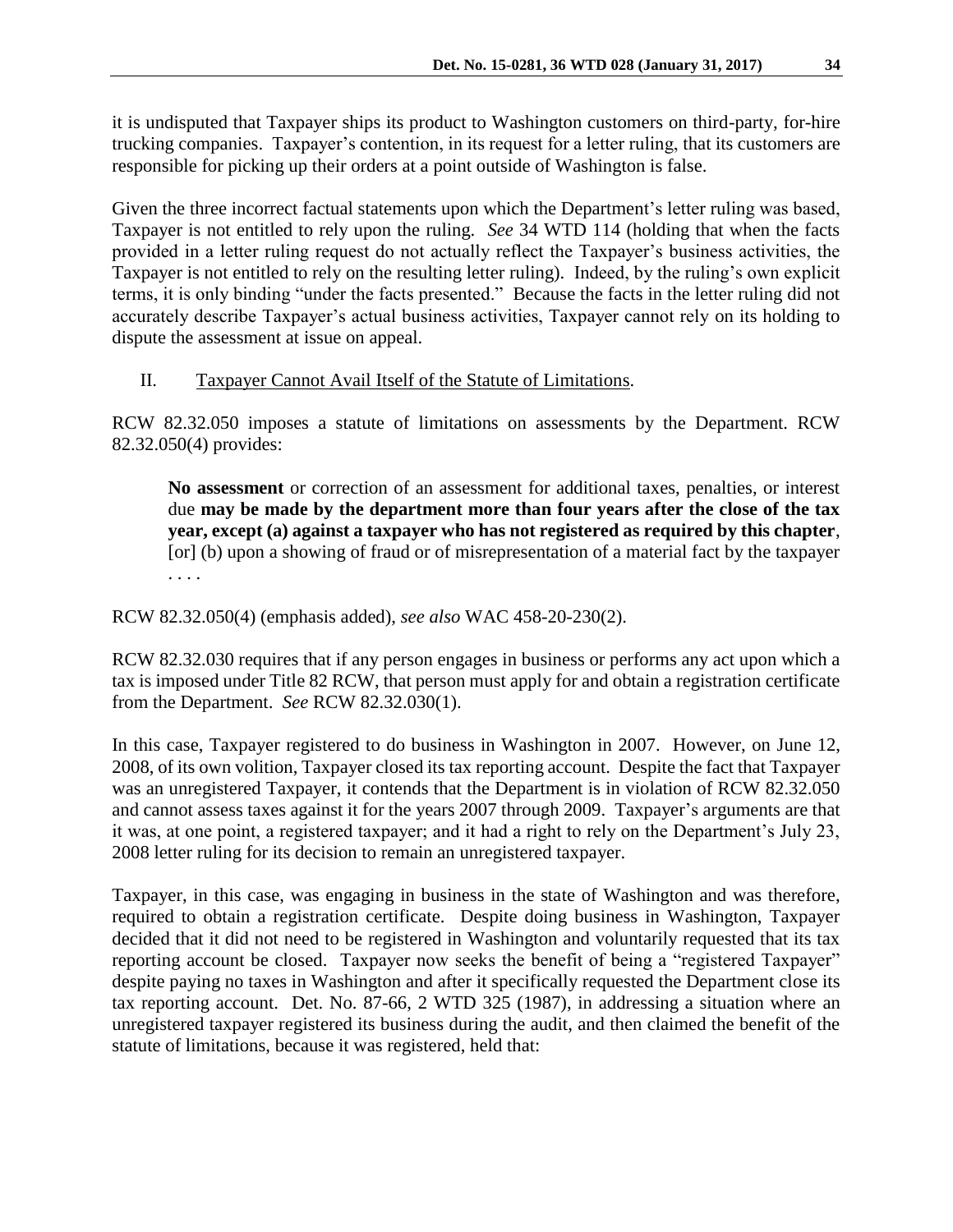RCW 82.32.100 does not specifically tie a taxpayer's registration status at the moment a tax assessment is issued to the subject exception to the four-year limitation. It simply imposes the exception against one who has not registered when required to do so.

*Id*. The facts of this case demand the same outcome. Taxpayer was doing business in Washington, was required to be registered, but failed to register its business. As an unregistered taxpayer, Taxpayer cannot avail itself of RCW 82.32.050.

Moreover, WAC 458-20-101 recognizes that closing a taxpayer's account has the effect of "rescinding" its registration. *See* Rule 101(14). By requesting that the Department close its account in 2008, Taxpayer's registration was rescinded and the Taxpayer regained the status of an unregistered Taxpayer. Accordingly, under the plain meaning of RCW 82.32.050, the period for an assessment was not limited to four years after the close of the tax year for a taxpayer that was not registered as required by RCW Chapter 82.32.

Although WAC 458-20-230 discusses voluntary registration for purposes of the UBI system, it is silent as to the effect of the rescission of a tax registration after someone voluntarily registered. Because Taxpayer rescinded its registration with the Department, we find no basis for limiting the statutory assessment period.

Finally, we have determined in Part I, *supra*, that Taxpayer has no right to rely on the July 23, 2008 letter ruling and, for those reasons, we hold that Taxpayer cannot rely on that letter ruling to claim protection under the statute of limitation. Taxpayer was doing business in Washington and was responsible to know its tax reporting obligations and register with the Department. *See* RCW 82.32A.030. Taxpayer failed to register its business, despite the fact that it should have known that the July 23, 2008 letter ruling was based on facts that had either changed or were erroneous from the outset. Because Taxpayer was doing business in Washington as an unregistered taxpayer, we conclude that Compliance properly assessed tax against Taxpayer for periods beginning in January 1, 2007.

# III. Taxpayer's Goods Shipped into Washington are Taxable in Washington.

RCW 82.04.220 imposes the B&O tax for the act or privilege of engaging in business activities in this state. The tax rate and measure depend on the classification of the activity engaged in by the taxpayer. Taxpayers "engaging within this state in the business of making sales at wholesale" are taxable under the wholesaling classification and pay tax measured by "the gross proceeds of sales of such business multiplied by [the specified wholesaling tax rate]." RCW 82.04.270.

RCW 82.04.040 defines the term "sale," in relevant part, as "any transfer of the ownership of, title to, or possession of property for a valuable consideration…." RCW 82.04.040(1). WAC 458-20- 103 (Rule 103) defines the place of sale, and states, in relevant part:

For the purpose of determining tax liability of persons selling tangible personal property, a sale takes place in this state when the goods sold are delivered to the buyer in this state, irrespective of whether title to the goods passes to the buyer at a point within or without this state.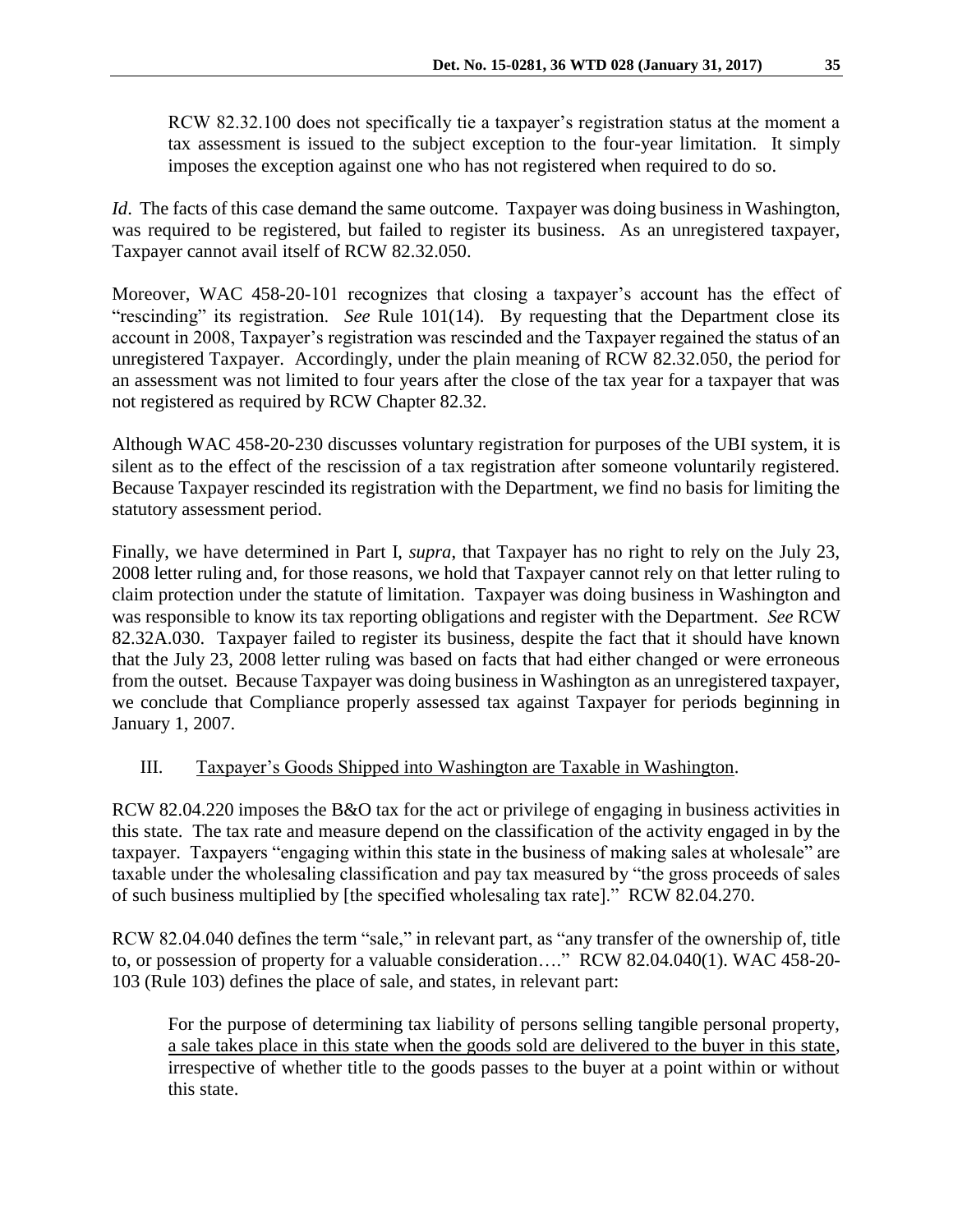Rule 103 (emphasis added).

WAC 458-20-193 (Rule 193) (2010) explained the application of Washington's B&O tax and retail sales tax applications to interstate sales of tangible personal property for periods prior to March 27, 2010. With respect to inbound sales of tangible personal property, Rule 193(7) stated: "Washington does not assert B&O tax on sales of goods which originate outside this state unless the goods are received by the purchaser in this state and the seller has nexus."

In the present case, the taxpayer does not dispute nexus. Instead, Taxpayer argues that its goods are not received by its customers in this state because the third-party, for-hire carriers that deliver the goods into Washington have the right to inspect and reject Taxpayer's goods.

Rule 193(2)(d) defined "received" as "the purchaser or its agent first either taking physical possession of the goods or having dominion and control over them." "Agent," for purposes of Rule 193, was defined as "a person authorized to receive goods with the power to inspect and accept or reject them." Rule 193(2)(e).

With respect to delivery into this state by a for-hire carrier, Rule 193(7) stated:

Delivery of the goods to a freight consolidator, freight forwarder or for-hire carrier located outside this state merely utilized to arrange for and/or transport the goods into this state is not receipt of the goods by the purchaser or its agent unless the consolidator, forwarder or for-hire carrier has express written authority to accept or reject the goods for the purchaser with the right of inspection.

Rule 193(7)(a).

 $\overline{a}$ 

In the present case, the taxpayer uses a for-hire carrier to transport the goods into Washington. In accordance with Rule 193(7)(a), delivery of the goods to the for-hire carrier was not receipt of the goods by the purchaser. Taxpayer's customers, the purchasers, first take physical possession of the goods and have dominion and control over them when the goods are delivered to their Washington locations.

Delivery of goods to a common carrier outside the state does not constitute receipt by the buyer outside the state, unless the for-hire carrier has express written authority to accept or reject the goods for the buyer with the right of inspection. Rule 193(7)(a); <sup>2</sup> Excise Tax Advisory 3091.2009

<sup>2</sup> Effective March 28, 2010, WAC 458-20-193 (Rule 193) defines "receive" and "receipt" as occurring when the purchaser first either takes physical possession of, or has dominion and control over, tangible personal property." *See* Rule 193(202)(a). [This language was also present in prior iterations of Rule 193. *See, e.g.,* Rule 193(2)(d) (1992).]. "Receipt by a shipping company" specifically does "not include possession by a shipping company on behalf of the purchaser, regardless of whether the shipping company has the authority to accept and inspect the goods on behalf of the purchaser." Rule 193(202)(b)(ii). Therefore, because the revised Rule 193 specifically addresses Taxpayer's "receipt" argument, we find that Taxpayer's goods in question on this appeal were all received in Washington. Rule 193(202)(b)(ii). [While the revised Rule 193 gives more guidance on the issue of "receipt," we also hold that Taxpayer's goods were "received" in Washington under prior iterations of Rule 193, prior to March 28, 2010. The revised Rule 193 incorporates the Department's interpretation in ETA 3091.2009, which was repealed as moot after Rule 193 was promulgated.] Furthermore, Rule 193(203) states that the sale of tangible personal property is sourced